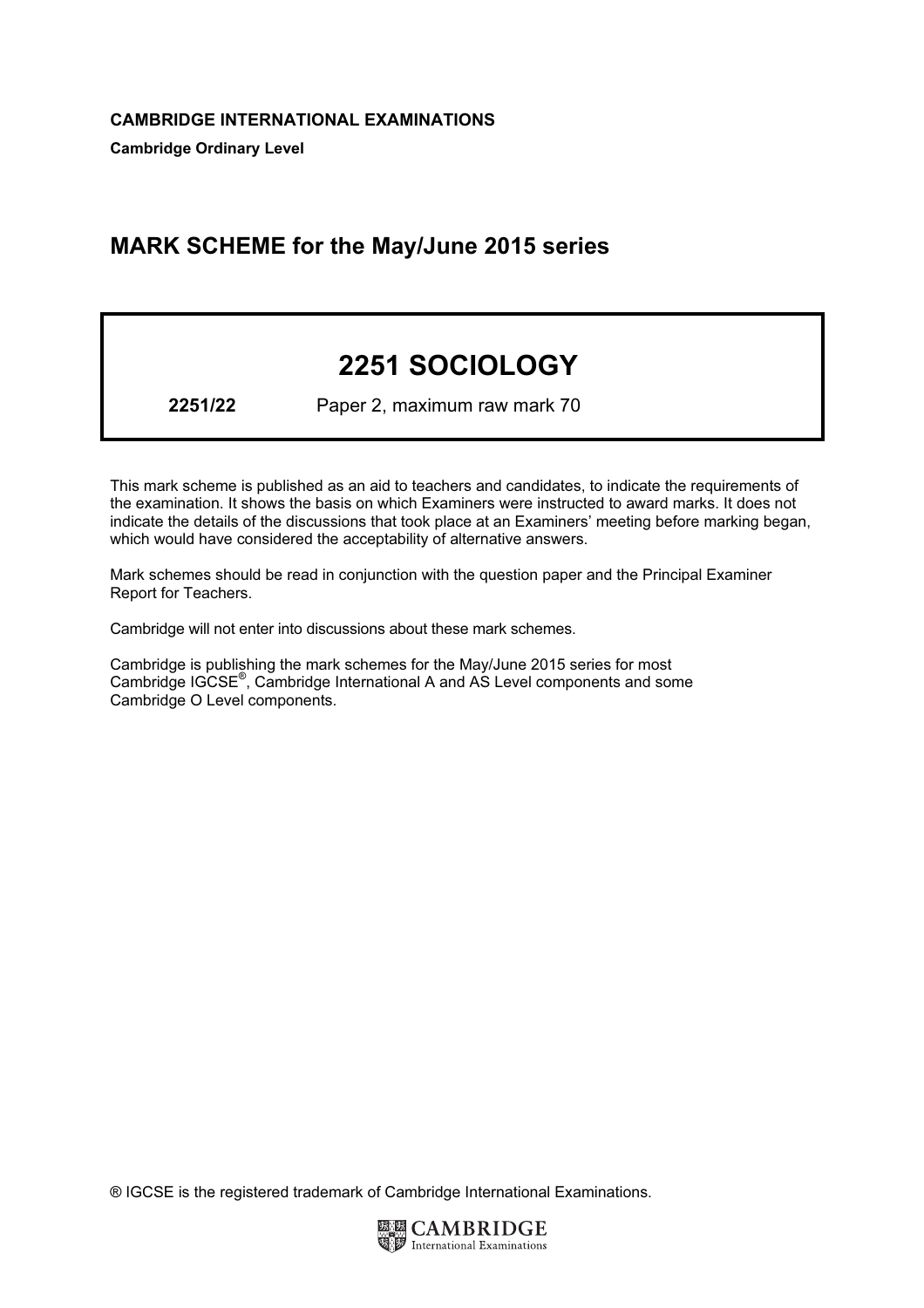| Page 2 | <b>Mark Scheme</b>                | <b>Syllabus</b> | <b>Paper</b> |
|--------|-----------------------------------|-----------------|--------------|
|        | Cambridge O Level - May/June 2015 | 2251            |              |

## Section A: Family

## 1 As society changes, so does family life. Urbanisation is thought by many to be one of the key reasons why family life is changing.

## (a) What is meant by the term 'urbanisation'? [2]

 Refers to the growth in the proportion of the population living in towns and cities. The idea that the majority of the population migrate from rural to urban areas.

 One mark for partial definition, e.g. moving to the city. Two marks for clear definition, e.g. the process where the majority of the population migrate from rural areas to towns/cities, often for work.

## (b) Describe two demographic trends affecting the family, other than urbanisation. [4]

 Candidates will be expected to describe two demographic (population) trends affecting the family.

Demographic trends: patterns of population changes e.g. birth rate/death rate

Possible trends:

- Decline in the adult death rate (e.g. growth in beanpole families);
- Decline in infant mortality rate (e.g. increased child-centeredness);
- The ageing population in modern industrial societies (e.g. having to care for relatives);
- Longer life expectancy (e.g. increased involvement with elderly relatives);
- Decline/Increase in the birth rate/fertility rate (e.g. decreased average family size);
- Females have a longer life expectancy (e.g. increase in one person households);
- Migration patterns; either immigration or emigration (e.g. increase in family diversity/ increase in modified extended family or parents abroad working whilst children are raised by extended family);
- Other reasonable response.

 One mark for each point correctly identified (up to maximum of two). One mark for each point that is developed (up to a maximum of two).

## (c) Explain how urbanisation affects family life.  $\qquad \qquad \text{[6]}$

Candidates need to show an understanding of the relationship between urbanisation and family life. Effects explained may be either positive or negative or a mixture of both.

- Cost of living young people likely to face difficulties in affording to buy their own home in towns/cities, therefore live with parents well into adulthood, the 'boomerang generation' returning to the family home after higher education is completed as maybe can't find work;
- Increased need for both partners to work in order to be able to financially support the family means less time for childcare, external agencies used for childcare i.e. nurseries, nannies etc.
- Due to partners working changing functions of the family e.g. need schools to educate
- Move towards smaller families changing role of women (particularly in urban areas) equal status and rights with men means lots of women are more career focused and this impacts on family life and helps to explain the move towards smaller families, also linked to smaller homes in towns/cities/lack of space;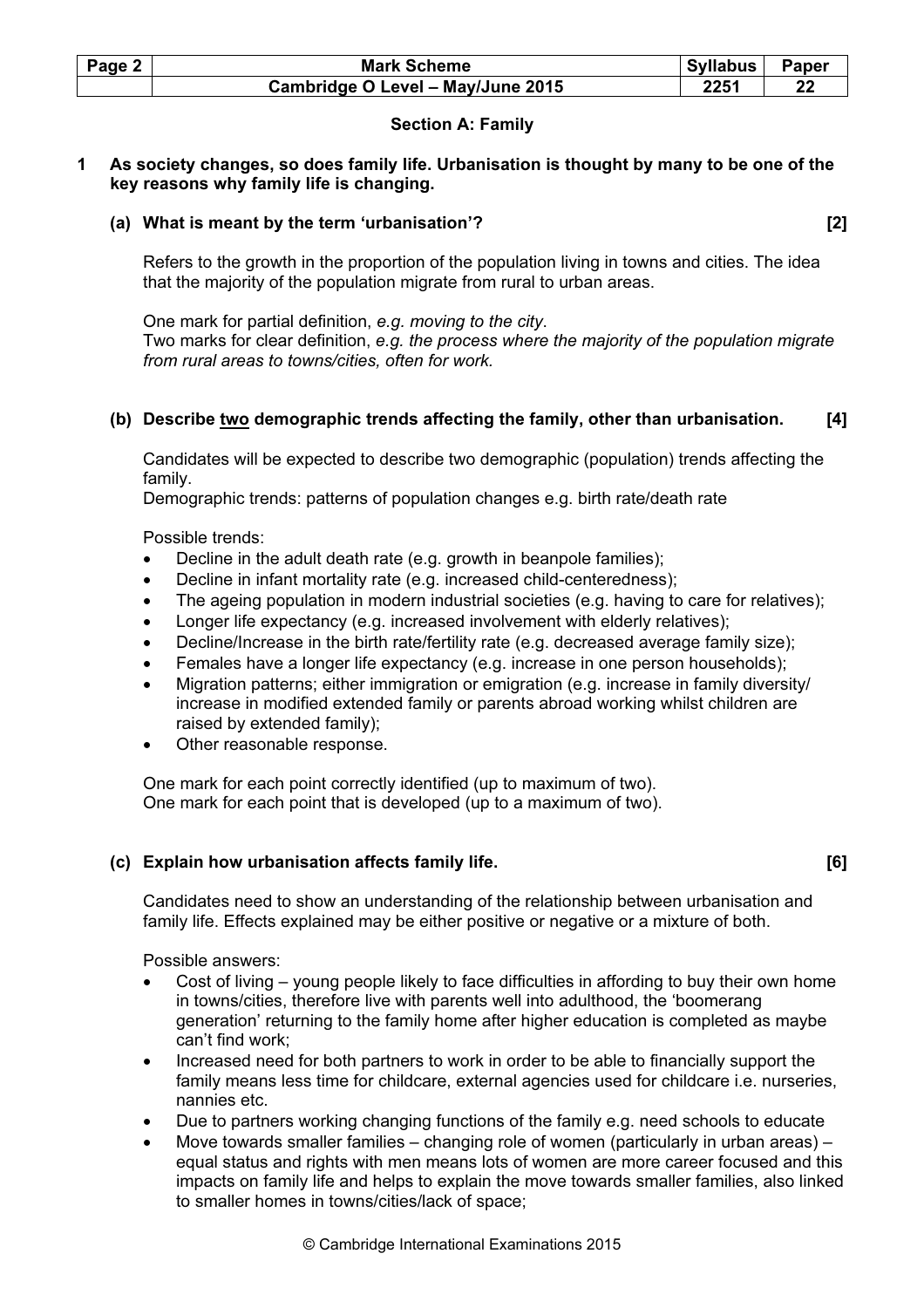| Page 3 | <b>Mark Scheme</b>                | Syllabus | <b>Paper</b> |
|--------|-----------------------------------|----------|--------------|
|        | Cambridge O Level - May/June 2015 | 2251     | 22           |

- Breakdown of the extended families smaller families are encouraged need for a geographically mobile workforce – workforce needs to be able to easily move to other areas for promotion or work, this is easier in this format and means the wider kin are unlikely to live close together;
- Widening social gulf between family members opportunities for social mobility through aspects such as Higher Education and professional jobs, often found in towns and cities means there may be a widening 'social gulf' between family members;
- Breakdown of traditional family support structures as families have to rely on telecommunications and social media for contact;
- Breakdown of family-based communities gentrification of towns and cities means an increase in house prices and a divide between the rich and the poor, often resulting in local people not being able to afford housing in their neighbourhoods and so displacing them elsewhere resulting in a breakdown of community;
- Social problems and their effects on family life crime, drugs, gangs etc.
- Other reasonable response.

No creditworthy response.

## Band 1 (1–3)

Answers in this band will show only a limited awareness of the concept of urbanisation and its manifold effects on family life and may talk about e.g. 'families living apart'. Responses may be short and un/under developed. At the bottom of the band (1 mark), expect one weak point. Higher in the band (2–3 marks), candidates may offer more than one weak point, but there may be a tendency towards simplistic answers, engaging with sociological ideas without using sociological language.

## Band 2 (4–6)

A clear and accurate explanation, showing good sociological knowledge and understanding of the relationship between urbanisation and the effects on family life. Sociological terms and concepts should be expected e.g. 'urbanisation results in families having to live apart from one another as they have to be geographically mobile in order to look for work.' This would be followed by explanation of factors leading to this. At the bottom of the band, the range of points covered may be narrow or lack detail. Higher in the band, answers will cover more than one factor in a well-developed way or cover several factors in less detail.

## (d) Explain why there is an ageing population in modern industrial society. [8]

Candidates should show awareness of the various social factors which may lead to an ageing population. Consideration should also be given to cultures where it is expected for adult children to remain at home until they marry and/or are expected to stay at home to care for younger siblings or older relatives.

- Improved hygiene and sanitation;
- Advances in medicine and science;
- Higher standards of living higher wages, better food, more amenities in the home, much improved housing conditions generally;
- Public health and welfare systems i.e. the UK's NHS system;
- Health education widespread knowledge of the benefits of healthy diet and exercise, awareness of the dangers of smoking, excessive drinking etc.
- Improved working conditions technological developments, health and safety legislation, shorter working hours, more leisure time etc.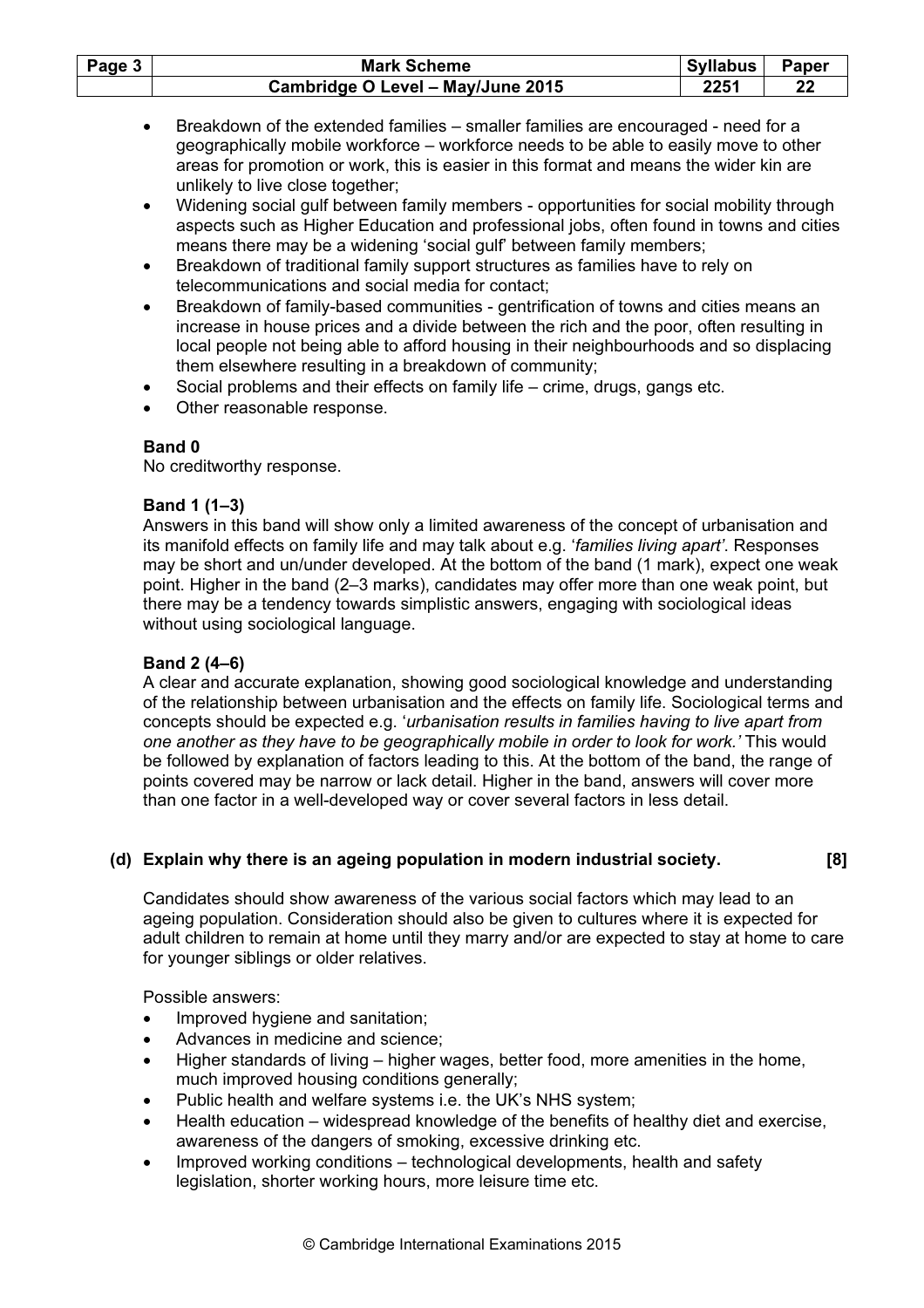| Page 4 | <b>Mark Scheme</b>                | <b>Syllabus</b> | <b>Paper</b> |
|--------|-----------------------------------|-----------------|--------------|
|        | Cambridge O Level - May/June 2015 | 2251            |              |

- Early retirement/pensions provisions (less stress so live longer);
- Decline in the birth rate in some societies
- Increased life expectancy;
- Other reasonable response.

No creditworthy response.

## Band 1 (1–3)

Answers in this band will show only a limited awareness of why we have an ageing population. A tendency to description is likely. Responses may be short and undeveloped, e.g. 'people living longer' stated without explanation. Sociological terms and concepts are unlikely to be used. At the bottom of the band (1 mark), expect one weak point. Higher in the band (2–3 marks), candidates may offer more than one weak point.

## Band 2 (4–6)

Answers in this band will show basic sociological knowledge and understanding of why we have an ageing population. Responses may be underdeveloped and lacking in range. e.g. 'We have an increasingly ageing population because there have been lots of advances in medicine.' 'The population is ageing because of the declining birth rate' etc. At the bottom of the band, candidates are unlikely to use sociological terms and concepts accurately. Higher in the band, candidates may be beginning to use sociological terms and concepts with greater accuracy. However, some aspects of the answer may only be partially developed/explained.

## Band 3 (7–8)

Answers in this band will show good sociological knowledge and understanding of why we have an ageing population and will be well developed and explained e.g. 'we have an increasingly ageing population because there have been lots of advances in medicine. This means that vaccines and cures have been found for diseases that would previously have killed people. Similarly, drugs for diseases such as cancer can often prolong life well into old age'. Or 'The population is ageing because we live in a healthier society in terms of food, exercise and 'vices'. The informal agencies of socialisation all ensure that we know the benefits of a healthy diet and exercise and the dangers of things such as smoking and alcohol. These often today attract negative sanctions and so helps to explain why the population is living longer on average than ever before.' They can then expand on the explanation of this and other factors as necessary. Sociological terms and concepts will be used accurately overall. Answers will be well focused on the question and there will be a range of reasons presented. At the top of the band explanations will be clear throughout.

#### (e) To what extent are the roles found in the family changing in modern industrial society? **Example 20** in the second second second second second second second second second second second second second second second second second second second second second second second second second

Candidates should show awareness of the complexity and diversity of the roles found in the family here. A range of different family types are likely to be discussed. There should be a focus on how family roles have changed over time.

#### Possible answers:

For

- Joint conjugal roles leads to greater equality and more symmetry;
- Typically both partners work so external agencies/other family members are required for childcare;
- Lone parent families on the increase in many societies;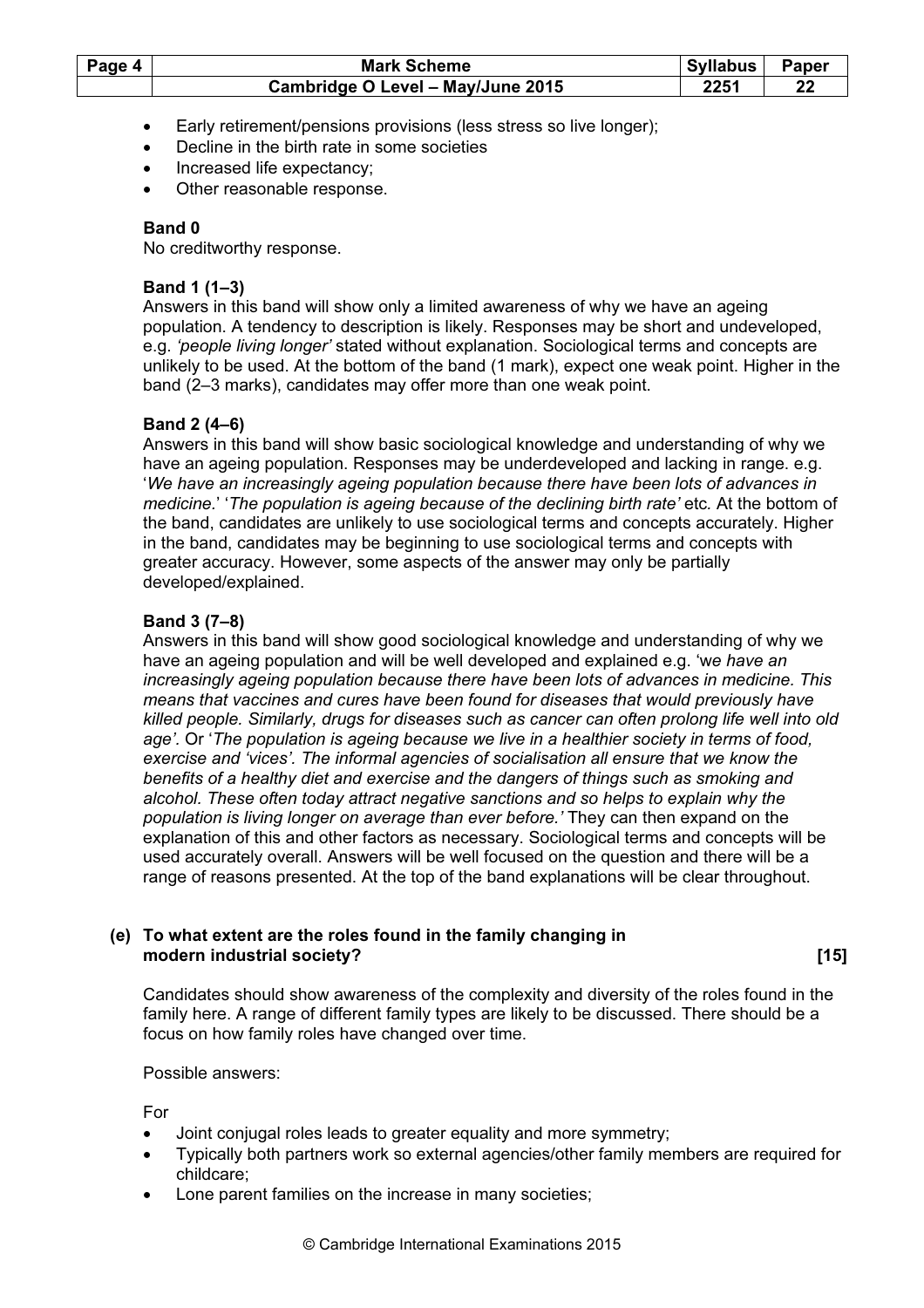| Page 5 | <b>Mark Scheme</b>                | <b>Syllabus</b> | Paper |
|--------|-----------------------------------|-----------------|-------|
|        | Cambridge O Level - May/June 2015 | 2251            |       |

- Growth in singlehood and childlessness;
- Rise in 'children's rights' the idea of the child focused/centred family;
- Homosexual families;
- More births outside marriage;
- Remarriage and the growth of the reconstituted family;
- Decline in marriage and the growth of cohabitation:
- Rising divorce rates:
- Beanpole and boomerang families (ageing population);
- Loss of traditional family functions;
- Weakening of extended kinship links and the decline of the extended family;
- Other reasonable response.

#### Against

- Segregated conjugal roles still exist/the triple shift for women;
- Women still responsible for most childcare and other caring responsibilities;
- Women still responsible for housework;
- Women more likely to work part-time;
- Wider family members do still live with the smaller family unit due to childcare/financial needs;
- Family unit is still the most important source of primary socialisation;
- The extended family has not disappeared it has merely changed i.e. the modified extended family (use of media to maintain relationships) and in some cultures and/or social classes is as strong as ever;
- The type of family does not affect the roles within it i.e. the argument that a homosexual family provides the same love and support as a more traditional heterosexual family;
- Other reasonable response.

## Band 0

No creditworthy response.

## Band 1 (1–4)

Answers in this band may be vague and largely based on common sense showing limited knowledge of the extent to which roles in the family are changing in modern industrial society. Use of sociological terms or concepts is very unlikely. Responses may be short, undeveloped and one-sided, e.g. men and women are more equal now as they both go out to work. Children are the main focus of modern families. Everyone has the same roles in families. Lower in the band (1–2 marks), expect one or two weak points. Higher in the band (3–4 marks) candidates may offer more than two points or provide a weak definition of key terms, e.g. roles are the parts played by people in a family, in the question.

## Band 2 (5–8)

In this band candidates will show some basic knowledge of the extent to which roles in the family are changing in modern industrial society. Alternatively, they may offer an answer which is list-like in nature but there will be no real attempt to assess the issues raised by the question. There may be limited/some use of sociological terms or concepts. Responses may be underdeveloped and lack range. Answers may be simplistic and two-sided responses are unlikely e.g. Not everyone has children anymore and lots of people live alone. Children have more rights in the family than they did before. Women have more power in their family life than they did before etc. Lower in the band, the response will be rather narrow in the points covered and there will be little development. Higher in the band, more points will be covered and there will be limited development of some points. Alternatively, a list-like answer with little development covering both sides of the argument may score up to 8 marks.

#### A one-sided answer cannot score higher than 8 marks.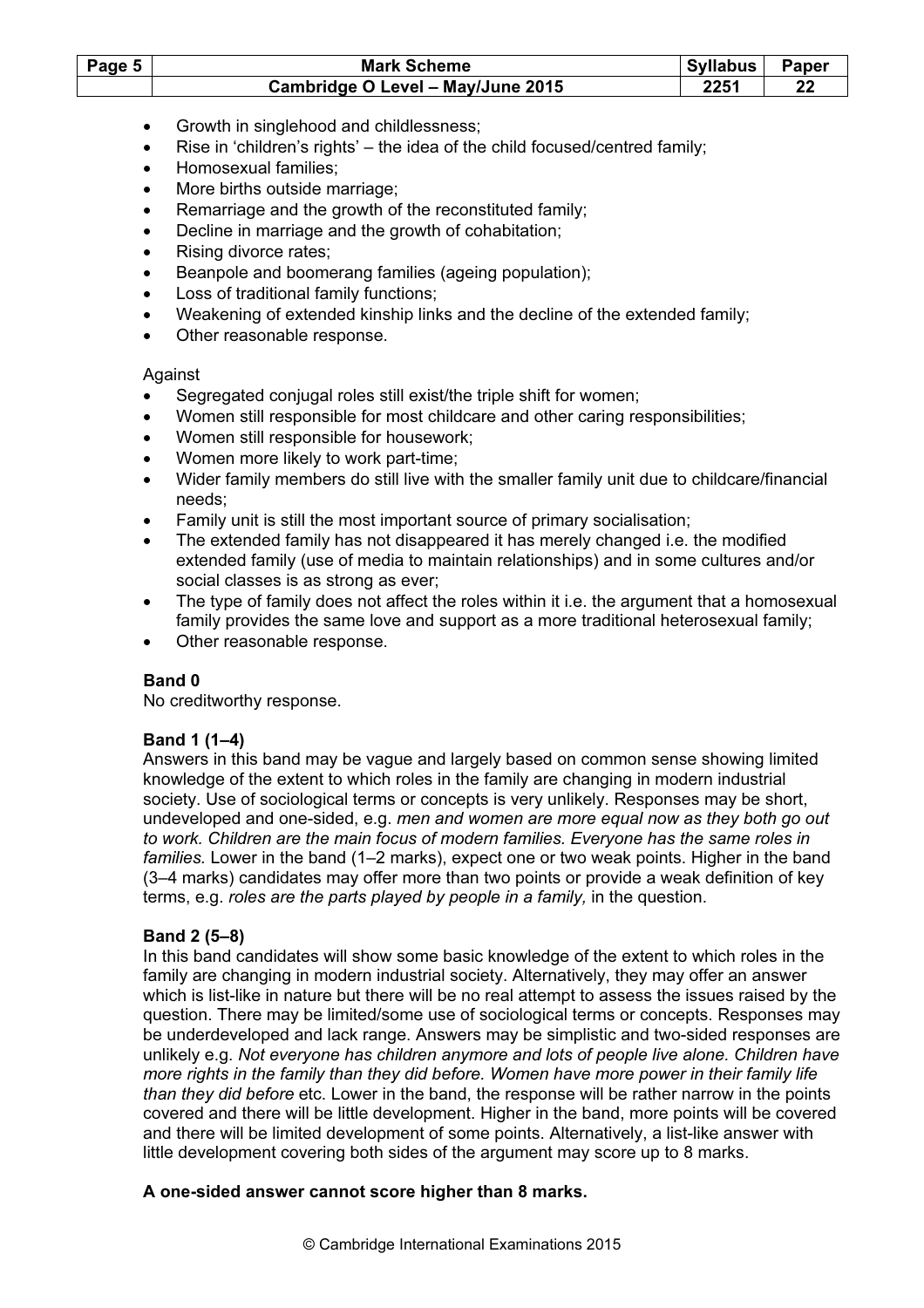| Page 6 | <b>Mark Scheme</b>                | Syllabus | <b>Paper</b> |
|--------|-----------------------------------|----------|--------------|
|        | Cambridge O Level - May/June 2015 | 2251     |              |

#### Band 3 (9–12)

Answers in this band will show good sociological knowledge and understanding of the extent to which roles in the family are changing in modern industrial society. Sociological terms and concepts will be used with greater accuracy and/or frequency. For the most part, answers will be well developed, focused on the question and there will be a range of points presented. Candidates may say that e.g. despite more equality and changing roles within the family, women still do most of the housework and childcare. Or increased rates of divorce, remarriage and the formation of reconstituted families means that traditional roles in the family have had to change. There will be a two-sided response but this may be unbalanced. At the bottom of the band, candidates may provide a narrower range of well developed points. At the top of the band, expect a wider range of points and clear focus on the question.

#### Band 4 (13–15)

Answers in this band will show excellent knowledge and understanding of the extent to which roles in the family are changing in modern industrial society. There will be a strong grasp of the argument as well as accurate and frequent use of sociological terms and concepts. Answers will be well developed, clearly focused on the question and discuss a wide range of points. Responses will be two-sided and balanced. At the bottom of the band (13 marks), the answer may lack a specific conclusion. Higher in the band, there will be a clear attempt to offer an assessment of the 'To what extent…?' part of the question through a focused conclusion. Candidates should show consideration of points for and against the idea of changing roles in the family, citing some of the examples given.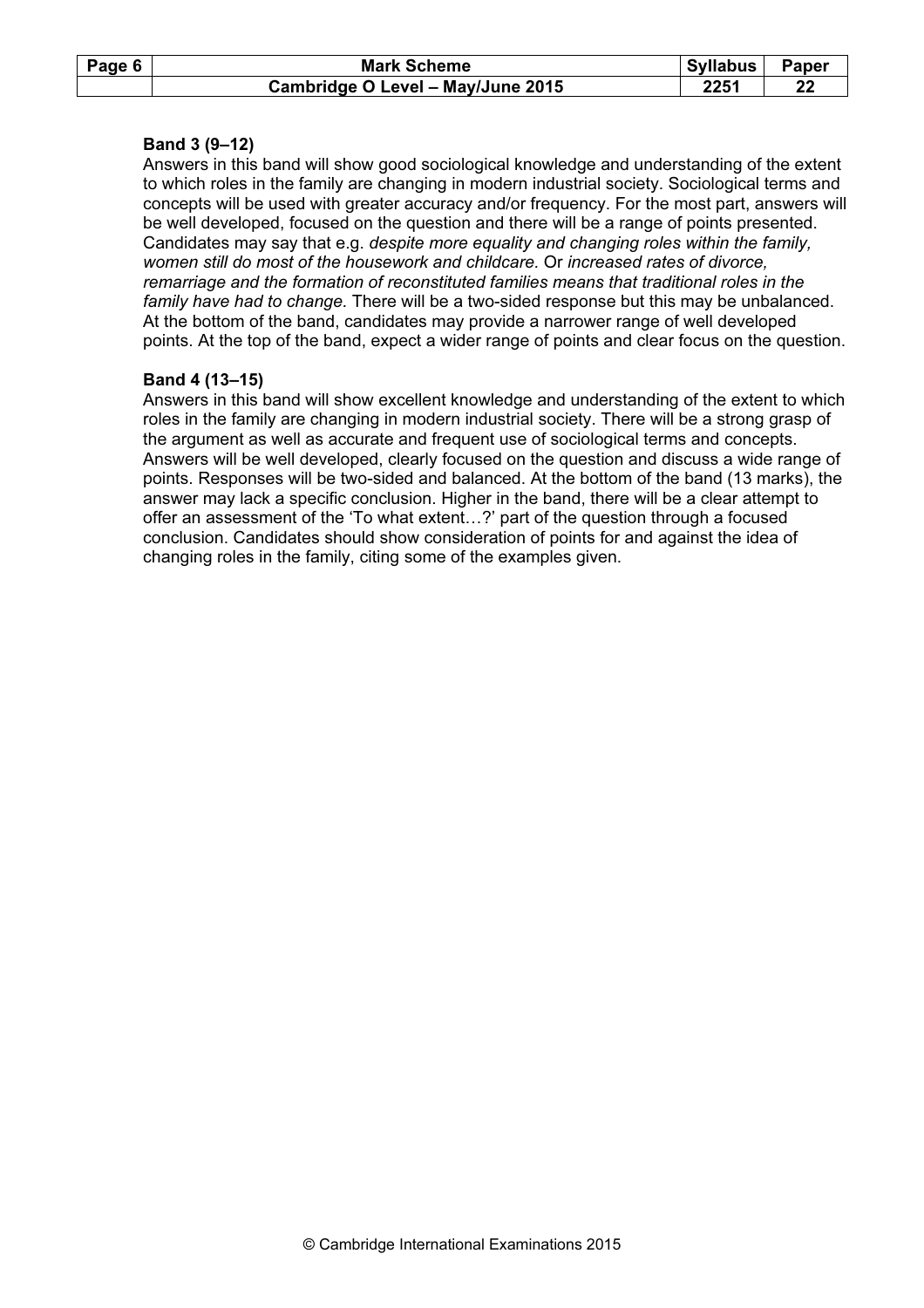| Page 7 | <b>Mark Scheme</b>                | Syllabus | Paper |
|--------|-----------------------------------|----------|-------|
|        | Cambridge O Level - May/June 2015 | 2251     |       |

## Section B: Education

2 The type of school an individual attends is thought to have a big influence on their educational success. One type of school found in modern industrial society is a single sex school.

#### (a) What is meant by the term 'single sex school'? [2]

The practice of conducting education where male and female students attend separate classes or in separate buildings or schools – segregation.

One mark for partial definition, e.g. just boys are taught here. Two marks for clear definition, e.g. a school that educates one sex only, i.e. an all boys or all girls school.

#### (b) Describe two ways that schools have tried to improve the educational achievement of boys. [4]

Candidates will describe two different ways.

Possible answers:

- Higher teacher expectations of male students (e.g. better management of poor boys' classroom behaviour);
- Reduction of negative peer group pressure, (e.g. breaking down anti-school subcultures and gang culture);
- Male role models (either via the employment of strong male teachers or by external mentoring schemes);
- More active learning practices (e.g. ideas to keep boys engaged);
- More 'hands on' workplace based learning (e.g. vocationalism); Focus on examinations (e.g. decline of coursework/controlled assessment)
- Single sex lessons (e.g. boys/girls only to avoid distractions)
- Differential rewards for boys and girls (e.g. sports rewards for boys)
- Other reasonable response.

One mark for each point correctly identified (up to maximum of two). One mark for each point that is developed (up to a maximum of two).

#### (c) Explain how informal education is different from formal education. [6]

Candidates should show an understanding of the differences between formal and informal education.

Informal education – learning from various agencies of socialisation such as the family and peer group. These give us very general developments in our skills and knowledge base.

Formal education – delivered in institutions specifically designed to educate people. Here a formal curriculum is taught with courses to follow and examinations to sit.

- Informal education is far more flexible and diverse than formal education
- Formal education is based on a published course structure with established assessment objectives leading to examinations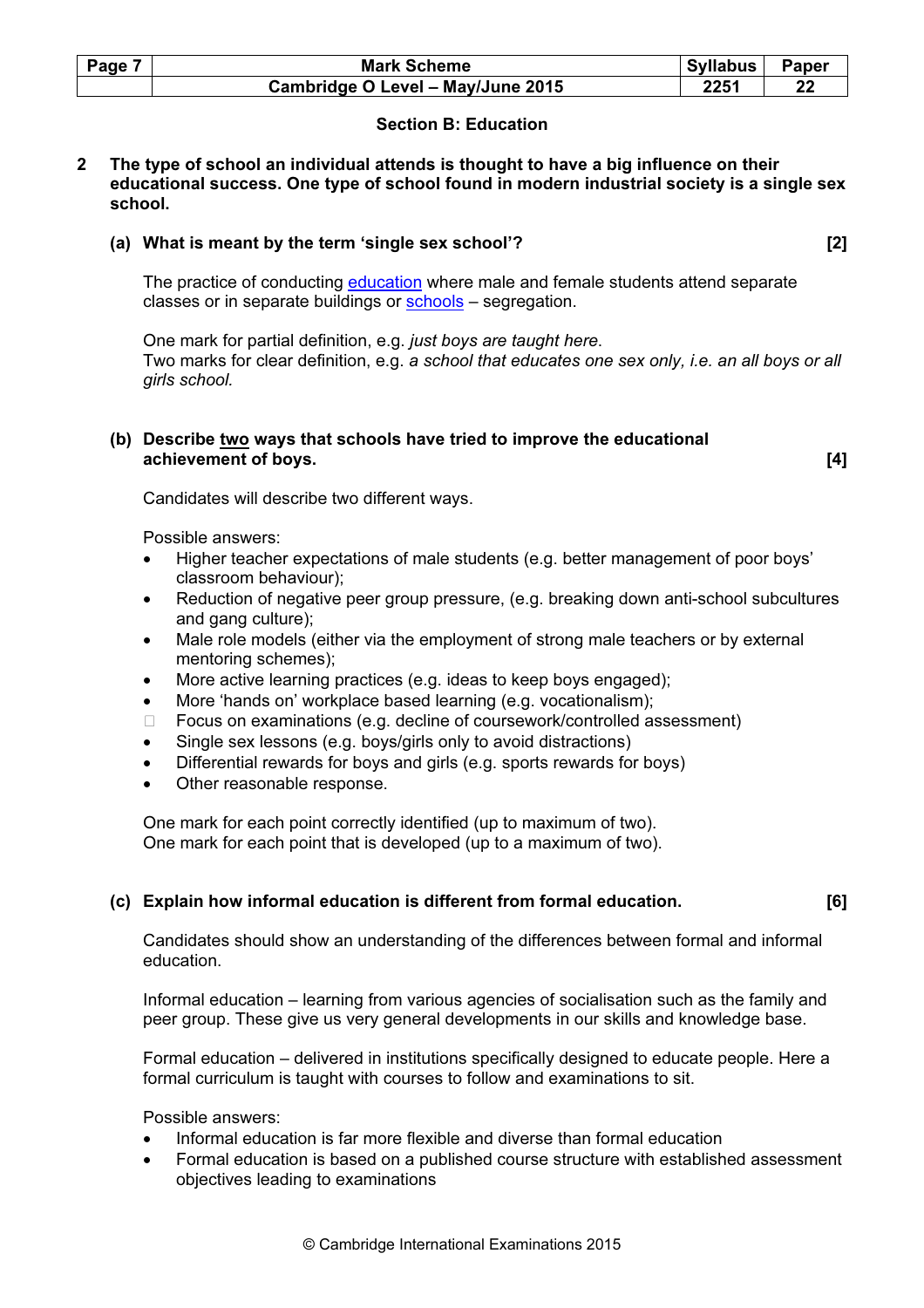| Page 8 | <b>Mark Scheme</b>                | <b>Syllabus</b> | <b>Paper</b> |
|--------|-----------------------------------|-----------------|--------------|
|        | Cambridge O Level - May/June 2015 | 2251            |              |

- Informal education can occur in a variety of different settings and circumstances, formal education is based within an educational establishment
- Informal education is a lifelong process, formal education is limited to the time spent in an educational system
- Informal education can occur within schools via the hidden curriculum
- Other reasonable response.

No creditworthy response.

#### Band 1 (1–3)

Answers in this band will show only a limited awareness of how informal education is different to formal. Responses may be short and un/under developed. Candidates may only consider formal or informal education. At the bottom of the band (1 mark), expect one weak point. Higher in the band (2–3 marks), candidates may offer more than one weak point, but there may be a tendency towards simplistic answers, engaging with sociological ideas without using sociological language, e.g. 'where you learn stuff with no examinations.'

#### Band 2 (4–6)

A clear and accurate explanation showing good sociological knowledge and understanding of the differences between formal and informal education. Sociological terms and concepts should be expected. Candidates may discuss e.g. 'the learning of norms and values, the hidden curriculum etc.' At the bottom of the band, the range of points covered may be narrow or lack detail. Higher in the band, answers will cover more than one factor in a welldeveloped way or cover several factors in less detail.

## (d) Explain why girls often study different subjects to boys in school. [8]

Candidates should show understanding of the various reasons why girls often study different subjects to boys in schools. Expect an accurate identification of the subjects typically studied by boys and those typically studied by girls within candidates' responses.

Possible reasons:

- Stereotypical expectations and traditional norms and values
- Typical career choices for girls and careers advice given
- Differential gender socialisation and social control
- Pressures to be masculine/feminine i.e. peer pressure
- Perceptions of certain subjects as masculine and others as feminine, often perpetuated by the gender of the teacher and the content/representations found in textbooks
- Hidden curriculum as it relates to gender and subject choice
- Parental pressure
- Other reasonable response.

## Band 0

No creditworthy response.

## Band 1 (1–3)

Answers in this band will show only a limited awareness of why girls study different subjects to boys. Candidates may not know which subjects are male dominated and which are female dominated. Candidates may only discuss boys or girls. Responses may be short and undeveloped. e.g. 'careers advice' without justification. Sociological terms and concepts are unlikely to be used. At the bottom of the band (1 mark), expect one weak point. Higher in the band (2–3 marks), candidates may offer more than one weak point. Band 2 (4–6)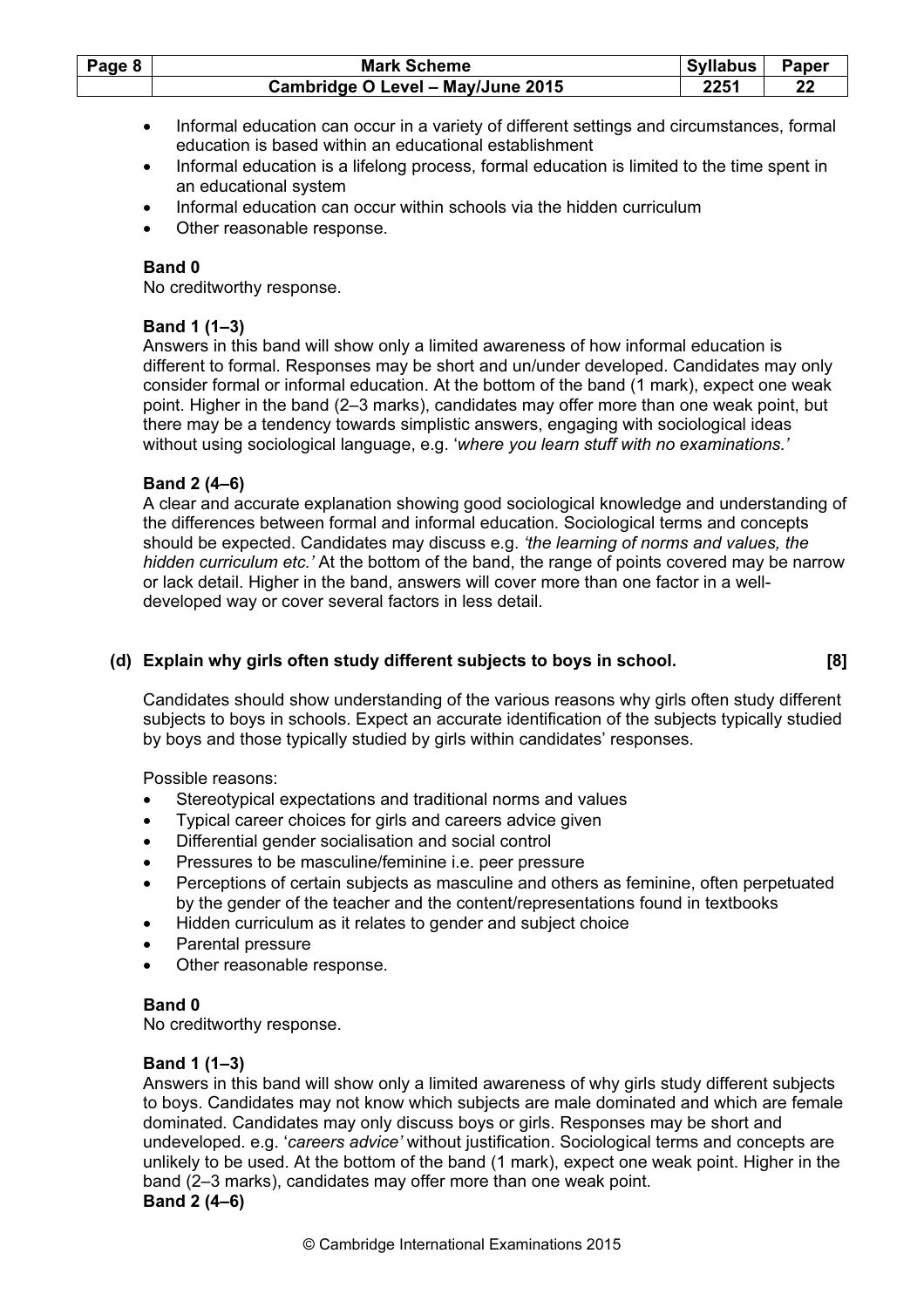| Page 9 | <b>Mark Scheme</b>                | <b>Syllabus</b> | <b>Paper</b> |
|--------|-----------------------------------|-----------------|--------------|
|        | Cambridge O Level - May/June 2015 | 2251            | 22           |

Answers in this band will show basic sociological knowledge and understanding of why girls study different subjects to boys. Responses may be underdeveloped and lacking in range. Answers may concentrate on just school factors such as 'pressure from teachers or just home factors such as *pressure from parents* and so be a little narrow. At the bottom of the band, candidates are unlikely to use sociological terms and concepts accurately. Higher in the band, candidates may be beginning to use sociological terms and concepts with greater accuracy. However, some aspects of the answer may only be partially developed.

## Band 3 (7–8)

Answers in this band will show good sociological knowledge and understanding of why girls study different subjects to boys and will be well developed and explained, e.g. 'Oakley's study clearly shows that girls and boys are socialised differently in the home and this may lead to them believing that certain activities and subjects are feminine i.e. cooking and others are masculine i.e. sport. This may then lead to them choosing to study different subjects at school.' Sociological terms and concepts will be used accurately, overall. Answers will be well focused on the question and there will be a range of reasons presented. At the top of the band explanations will be clear throughout.

## (e) To what extent does the type of school individuals attend affect their life chances? [15]

Candidates should show an awareness of the various types of schools available to individuals and how these may affect life chances.

The most likely types of schools for candidates to focus on are private/independent schools; state schools; grammar schools; single sex schools; faith schools; academies; studio schools; comprehensive schools.

#### Possible answers:

For

- Smaller class sizes and better facilities found in private schools means students are more likely to do well in examinations
- Clear trend that certain types of schools in certain areas (i.e. state schools in middle class areas) do better in terms of educational success in public examinations than others
- Private schooling may lead to better job opportunities via the 'old boys network'
- Whilst only a small minority of the population attend private schooling, the elite/top jobs are dominated by those who have been privately educated
- The newly formed academies and studio schools have more of an emphasis on workplace links and work experience and therefore may be a good route into certain jobs for students
- Grammar schools typically achieve better results than comprehensive schools
- Other reasonable response.

Against

- Compensatory education, university requirements to open up places to deprived students even when their grades may be lower than others
- Too deterministic not everyone conforms to the expectations of a school as we live in a meritocratic society
- Extra resources in deprived areas i.e. educational action zones, rebuilding projects
- Some pupils from deprived areas do achieve and some students who attend private schools do not do well
- Home factors may be more influential than school factors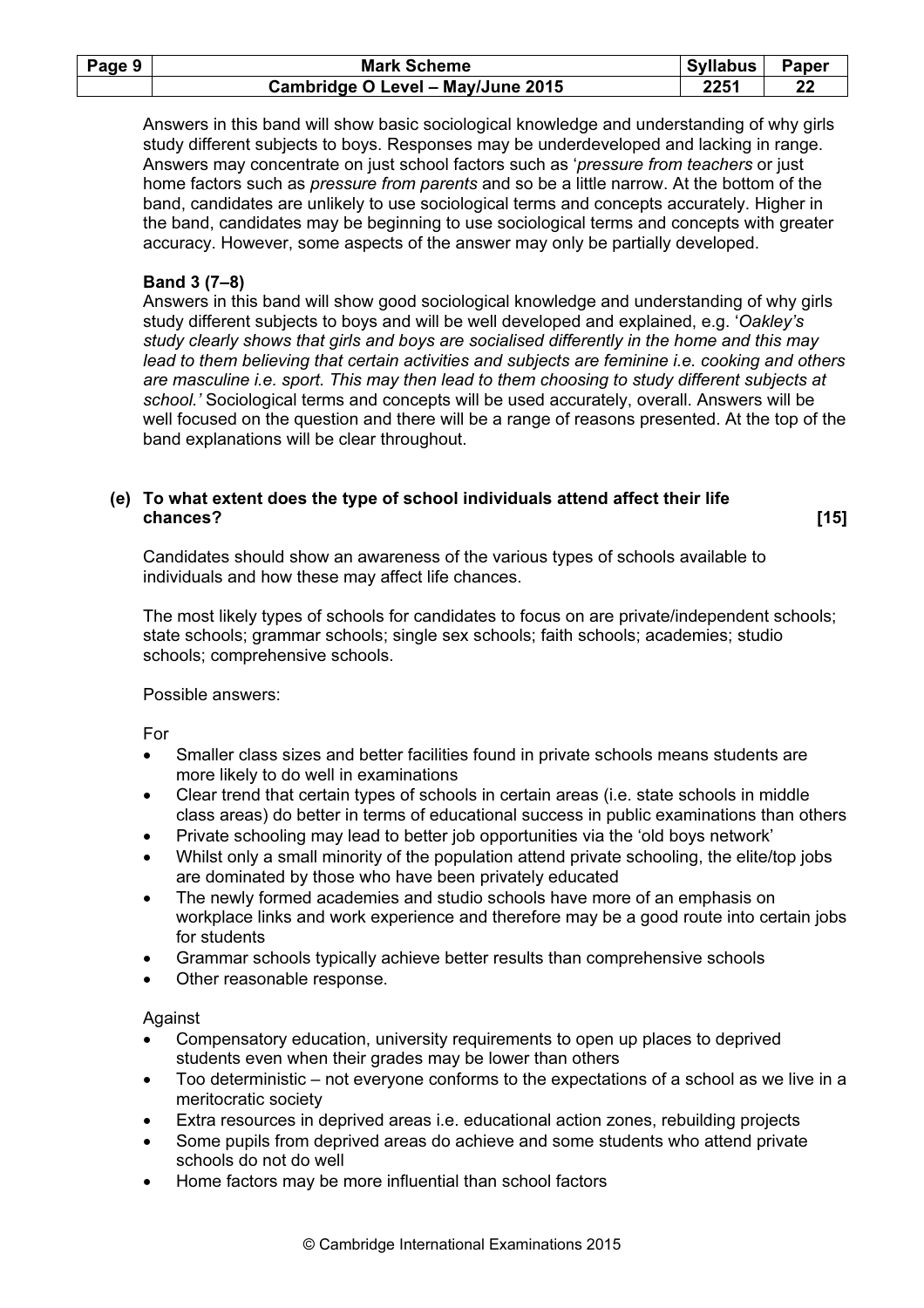| Page $10$ | <b>Mark Scheme</b>                | <b>Syllabus</b>     | Paper |
|-----------|-----------------------------------|---------------------|-------|
|           | Cambridge O Level - May/June 2015 | ワクスイ<br><u>LLJ.</u> | 22    |

- Despite doing better in education, in employment girls are still typically not as successful as boys – patriarchy, vertical/horizontal segregation, glass ceiling etc
- Other reasonable response.

No creditworthy response.

## Band 1 (1–4)

Answers in this band may be vague and largely based on common sense showing limited knowledge of how/why the type of school an individual attends affects their life chances. Use of sociological terms or concepts is very unlikely. Responses may be short, undeveloped and one-sided e.g. 'you don't have the same chances if you go to a state school.' Lower in the band (1–2 marks), expect one or two weak points. Higher in the band (3–4 marks) candidates may offer more than two points or provide a weak definition of key terms, e.g. life chances are the opportunities people have, in the question.

## Band 2 (5–8)

In this band candidates will show some basic knowledge of how/why the type of school an individual attends affects their life chances. Alternatively, they may offer an answer which is list-like in nature but there will be no real attempt to assess the issues raised by the question. Answers may list factors of inequality and compare them with factors of privilege. There may be limited use of sociological terms or concepts. Responses may be underdeveloped and lack range. Answers may be simplistic and two-sided responses are unlikely. Lower in the band, the response will be rather narrow in the points covered and there will be little development. Higher in the band, more points will be covered and there will be limited development of some points. Alternatively, a list-like answer with little development covering both sides of the argument may score up to 8 marks.

## A one-sided answer cannot score higher than 8 marks.

## Band 3 (9–12)

Answers in this band will show good sociological knowledge and understanding of how/why the type of school an individual attends affects their life chances. Sociological terms and concepts will be used with greater accuracy and/or frequency. For the most part, answers will be well developed, focused on the question and there will be a range of points presented. There will be a two-sided response but this may be unbalanced. At the bottom of the band, candidates may provide a narrower range of well-developed points. At the top of the band, expect a wider range of points and clear focus on the question. Candidates may outline that e.g. although in general children who attend private schools achieve more in education, there are examples where state students do better so perhaps home factors are just as important as the type of school attended.

## Band 4 (13–15)

Answers in this band will show excellent knowledge and understanding of how/why the type of school an individual attends affects their life chances. There will be a strong grasp of the argument as well as accurate and frequent use of sociological terms and concepts. Answers will be well developed, clearly focused on the question and discuss a wide range of points. Candidates may outline factors of underachievement and other factors which can compensate for social inequality e.g. teacher expectation, gender, elitism, old boys network etc. Responses will be two-sided and balanced. At the bottom of the band (13 marks), the answer may lack a specific conclusion. Higher in the band, there will be a clear attempt to offer an assessment of the 'To what extent…?' part of the question through a focused conclusion.

## Section C: Crime, deviance and social control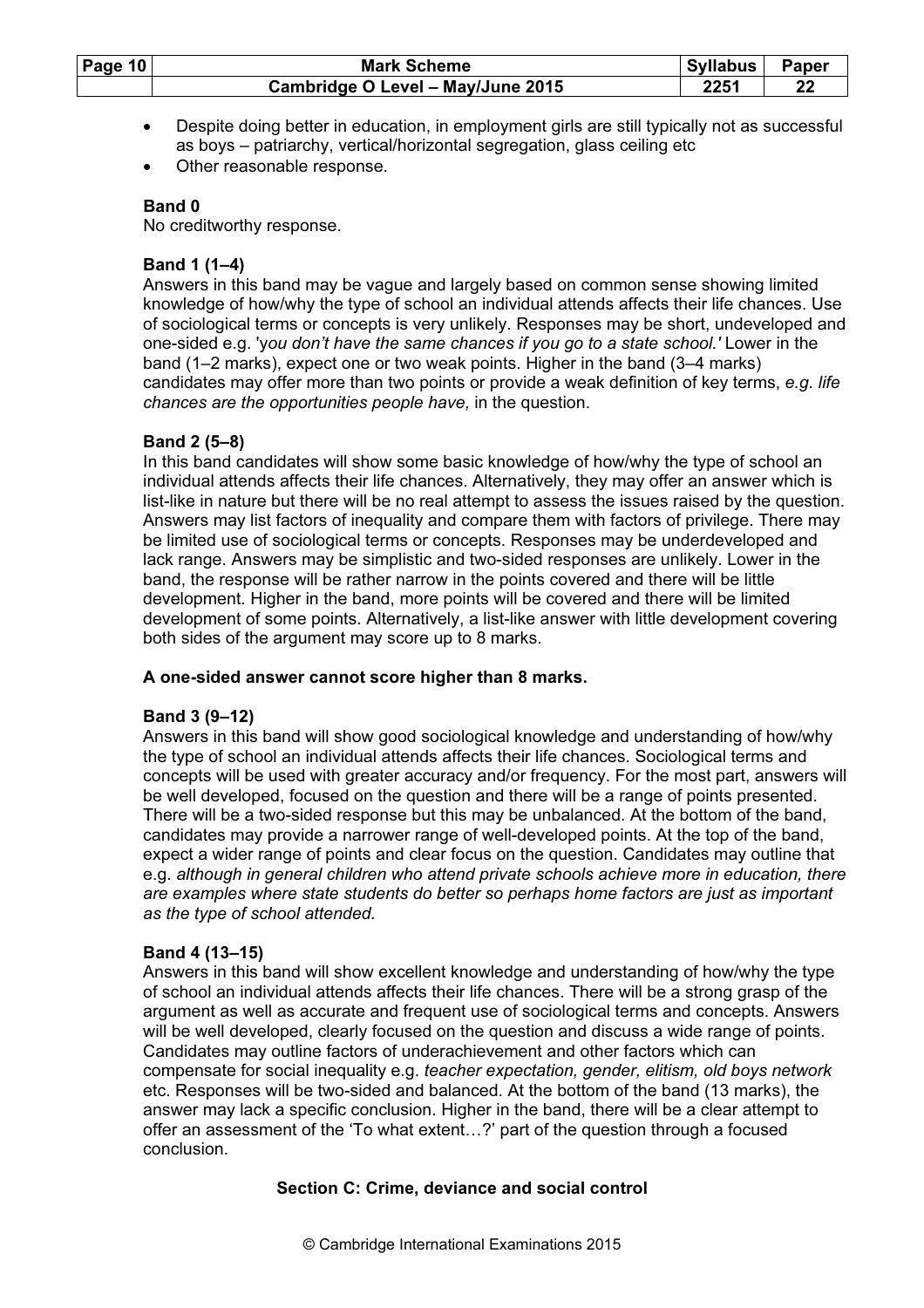| Page 11 | <b>Mark Scheme</b>                | <b>Syllabus</b> | Paper |
|---------|-----------------------------------|-----------------|-------|
|         | Cambridge O Level - May/June 2015 | 2251            |       |

3 Crime is thought to be a big problem in modern industrial society and different people have very different views on how to deal with it. Some sociologists believe that prison is a deterrent to criminal behaviour. However, others think that prison does not solve the problem of crime.

## (a) What is meant by the term 'deterrent'? [2]

 Something that is intended to discourage a person from doing something seen to be unacceptable. One mark for partial definition, e.g. something that prevents people from committing crime.

 Two marks for clear definition, e.g. something that discourages people from committing crime, such as fear of going to prison

#### (b) Describe two ways of dealing with crime, apart from prisons. [4]

Candidates will describe two ways of dealing with crime.

Possible answers:

- Informal agents of social control (e.g. the family, religion, media etc.)
- Socialisation processes (e.g. teaching the correct norms and values)
- The death penalty (e.g. the ultimate deterrent)
- Corporal punishment (e.g. flogging)
- Mental health orders (e.g. being hospitalised)
- Rehabilitation/reform programmes (e.g. counselling)
- Community sentencing (e.g. cleaning graffiti)
- Surveillance (e.g. CCTV/tagging/curfews)
- Fines (e.g. paying for your crime)
- Exile/deportation (e.g. being sent away)
- Other reasonable response.

 One mark for each point correctly identified (up to a maximum of two). One mark for each point that is developed (up to a maximum of two).

## (c) Explain how sociologists use victim surveys to measure crime. [6]

Candidates need to demonstrate an understanding of the ways in which victim surveys are used to measure crime. They may discuss either national or local surveys or both.

- Victim surveys ask people what crimes they have been a victim of these may not have been reported to the police therefore revealing more of an accurate picture of crime
- Typically done on a large scale sample i.e. the British Crime Survey so good for gathering representative and generalisable data
- Typically done using an interview method with skilled researchers to allow for a rapport to be built up so producing rich and valid data
- Local surveys are also used to try and build up a picture of crime in a particular area or community i.e. The Merseyside Survey/The Islington Survey
- They provide information uncovering some of the dark figure of crime not reported to or recorded by the police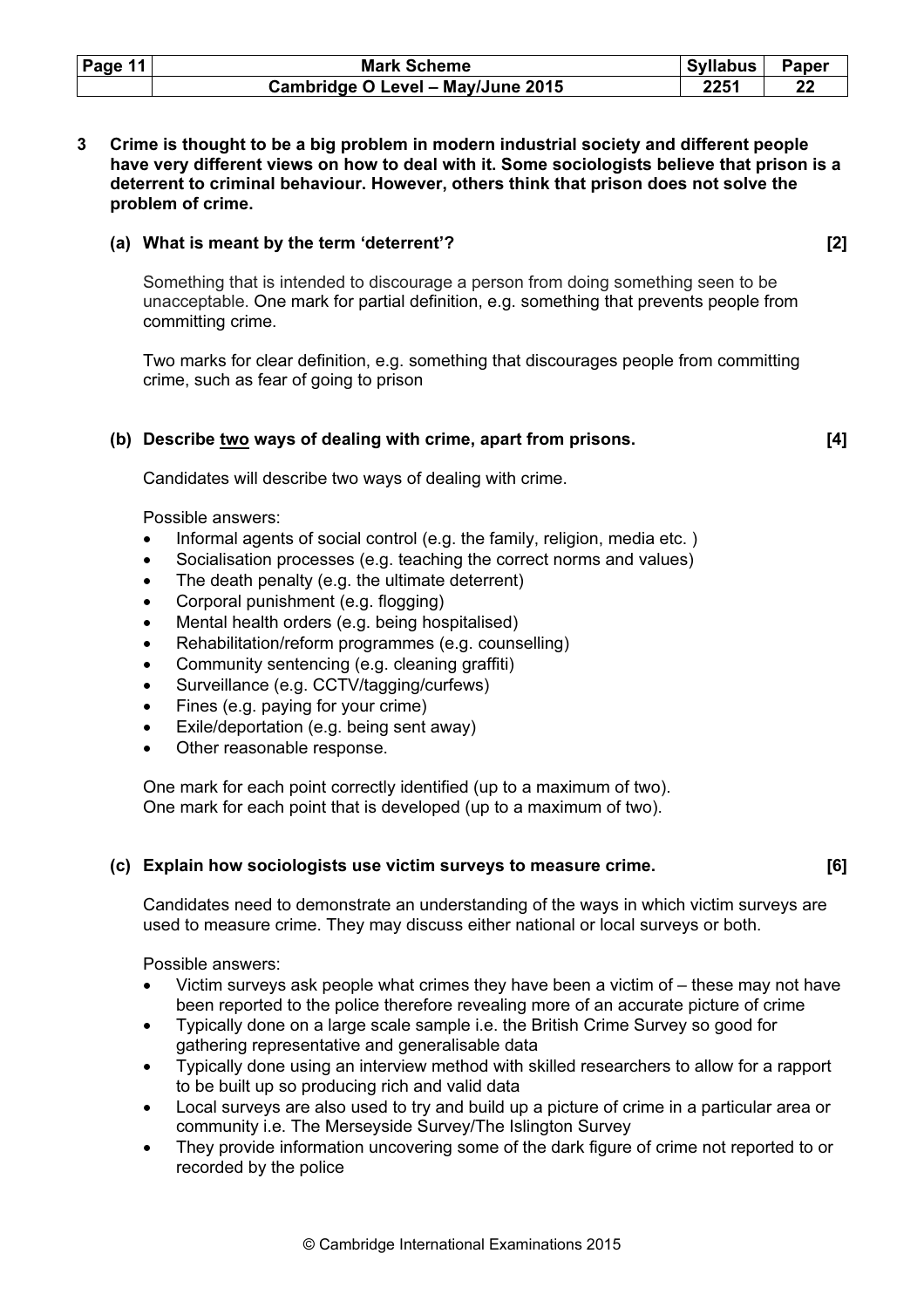| Page $12$ | <b>Mark Scheme</b>                | <b>Syllabus</b> | Paper   |
|-----------|-----------------------------------|-----------------|---------|
|           | Cambridge O Level - May/June 2015 | ククスイ<br>LLJ 1   | $22 \,$ |

- Provide insights into the victims of crime and their feelings and experiences. This is particularly used by Feminist sociologists in studies of crimes such as abuse and rape.
- Other reasonable response.

No creditworthy response.

## Band 1 (1–3)

Answers in this band will show only a limited awareness of how sociologists use victim surveys to measure crime. Responses may be short and un/under developed. Candidates may be confused as to what is meant by a victim survey. At the bottom of the band (1 mark), expect one weak point. Higher in the band (2–3 marks), candidates may offer more than one weak point, but there may be a tendency towards simplistic answers, engaging with sociological ideas without using sociological language, e.g. 'ask people what crimes they have been a victim of'.

## Band 2 (4–6)

A clear and accurate explanation showing good sociological knowledge and understanding of how sociologists use victim surveys to measure crime. Sociological terms and concepts should be expected. Candidates may refer to the dark figure of crime, Feminism, local and national pictures, validity etc. with examples. At the bottom of the band, the range of points covered may be narrow or lack detail. Higher in the band, answers will cover more than one factor in a well-developed way or cover several factors in less detail.

## (d) Explain why there is a 'dark figure' of crime in society. [8]

Candidates need to identify what is meant by the term 'dark figure' of crime and be clear which crimes in particular are likely to feature in here.

The dark figure of crime is a term employed by sociologists to describe the amount of unreported, unrecorded or undiscovered crime in society.

- Not all crimes appear in the official statistics, because there is at least a three-stage process involved, which may not always be followed. The three stages are: – somebody must be aware that a crime has taken place, that crime must be reported, the police or other agency must accept that a law has been broken and record the crime. This often does not happen.
- Some crimes are not reported to the police because the public regards them as too trivial, the victim finds the matter embarrassing, individuals are unaware that they are victims (e.g. fraud), lack of confidence or trust in the police, a fear of reprisals, the victim may take the law into their own hands, children may not understand they have been a victim, victim may not want to harm the offender (e.g. domestic violence and abuse).
- Some crimes are much more likely to be reported and recorded than others where insurance claims for cars or household goods are involved, serious crimes are more likely to be reported than trivial offences, media campaigns or the reporting of highprofile cases can lead to "moral panics" and so certain crimes are more likely to be reported.
- Police discretion can influence reporting and recording different police forces employ different categories and paperwork, there are campaigns that lead to crackdowns on certain crimes or offences, such as drunk driving at Christmas, some police forces will pay less attention to certain types of offence, such as the decision by the London Met to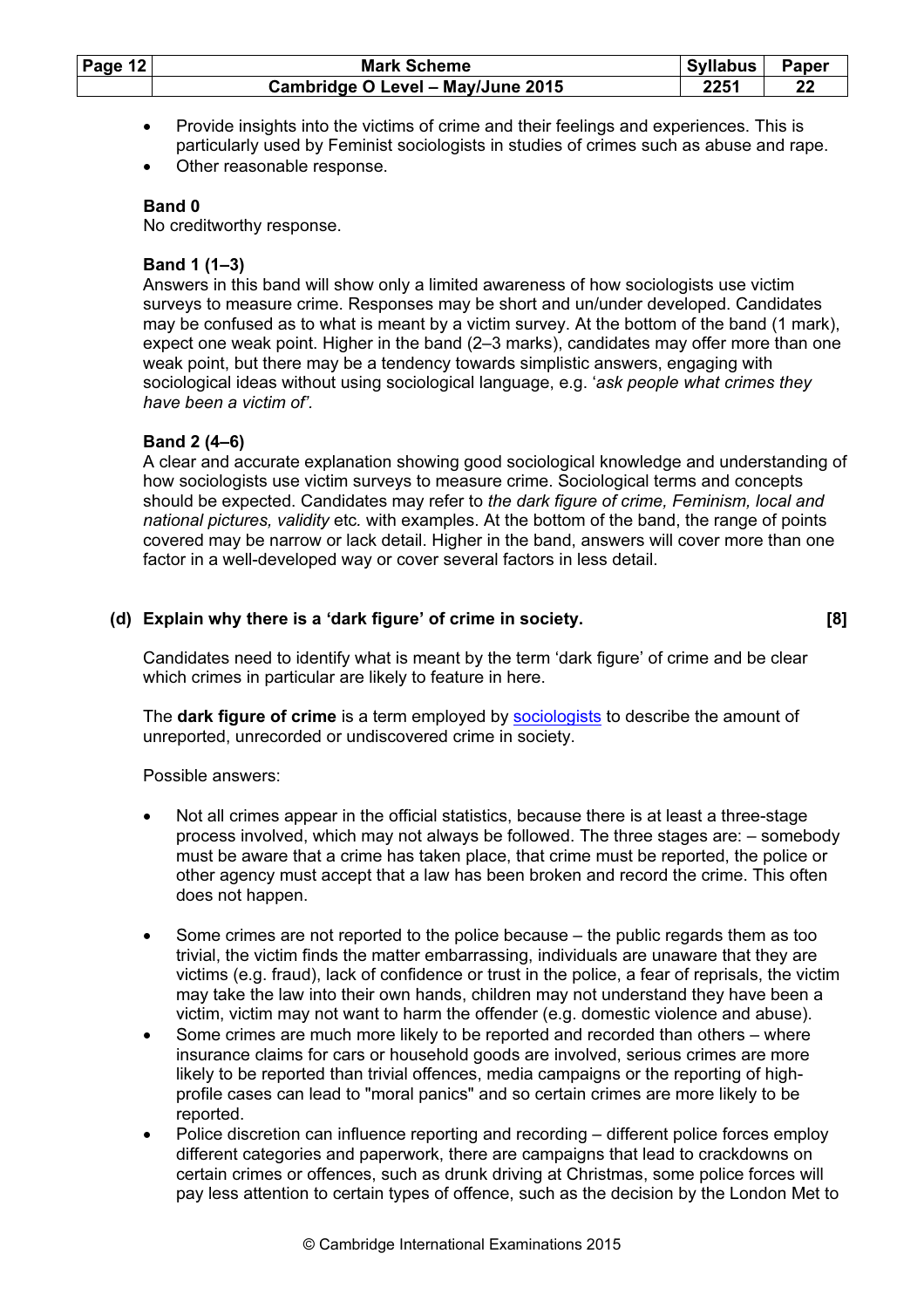| Page $13$ | <b>Mark Scheme</b>                | Syllabus | Paper |
|-----------|-----------------------------------|----------|-------|
|           | Cambridge O Level - May/June 2015 | 2251     |       |

liberalise the policing of soft drugs in Brixton in 2002, a shift from informal or community policing to stricter, military-style policing and zero tolerance campaigns, or vice versa, will influence crime rates.

- Some social groups (i.e. dependent on age, gender, ethnicity, class, status) are less likely than others to appear in the crime statistics as they are not stereotyped or thought of as criminals i.e. white collar criminals.
- Other reasonable response.

## Band 0

No creditworthy response.

## Band 1 (1–3)

Answers in this band will show only a limited awareness of why there is a dark figure of crime in society. Candidates may not fully understand what is meant by dark figure of crime. Responses may be short and undeveloped. e.g. not all crimes are reported to the police. Sociological terms and concepts are unlikely to be used. At the bottom of the band (1 mark), expect one weak point. Higher in the band (2–3 marks), candidates may offer more than one weak point.

## Band 2 (4–6)

Answers in this band will show basic sociological knowledge and understanding of why there is a dark figure of crime in society. Candidates may say that e.g. not all crimes are reported to the police because of victim embarrassment or a fear of reprisals. Responses may be underdeveloped and lacking in range. At the bottom of the band, candidates are unlikely to use sociological terms and concepts accurately. Higher in the band, candidates may be beginning to use sociological terms and concepts with greater accuracy. However, some aspects of the answer may only be partially developed.

## Band 3 (7–8)

Answers in this band will show good sociological knowledge and understanding of why there is a dark figure of crime in society and will be well developed and explained. Candidates may discuss statistical evidence of the proportion of reported/recorded/known about crimes and the differential treatment of certain crimes such as white-collar, insurance related, sexual etc. Sociological terms and concepts will be used accurately, overall. Answers will be well focused on the question and there will be a range of reasons presented. At the top of the band explanations will be clear throughout.

## (e) To what extent do prisons solve the problem of crime? [15]

Candidates need to show an understanding of whether prisons solve the problem of crime with clear examples.

Possible answers:

For

- To prevent crime if a criminal is locked away they cannot be committing crime
- To deter others from committing crime the fear of going to prison i.e. through negative media representations ensures that most people do not commit crime
- To reform offenders rehabilitation schemes, counselling, education and training are all available inside prisons to help criminals turn their lives around
- To punish criminals the idea of retribution, that prison life is difficult and unappealing
- To keep the public safe some criminals are so dangerous that they need to be locked away from society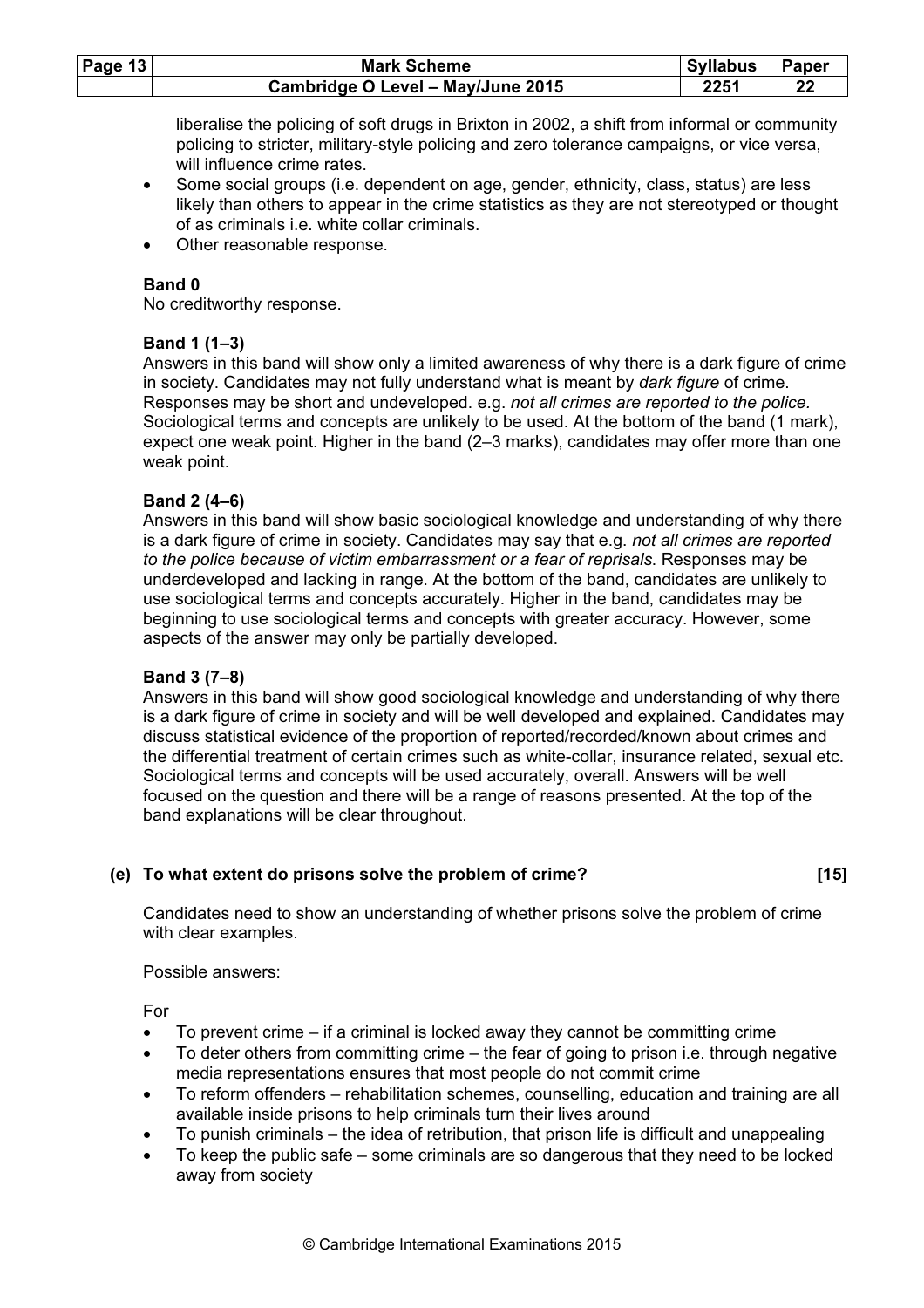| Page 14 | <b>Mark Scheme</b>                | <b>Syllabus</b> | <b>Paper</b> |
|---------|-----------------------------------|-----------------|--------------|
|         | Cambridge O Level - May/June 2015 | 2251            |              |

- In a society where the death penalty is not available, this may be the harshest form of punishment that there is
- Other reasonable response.

Against

- Prison is seen by many to be a 'university of crime' where offenders soon learn how to be better criminals
- For some groups i.e. the homeless, prison life is preferable to life on the outside
- The rates of re-offending for people who have been to prison are high, once you have been to prison it is likely that you will go back
- Drug abuse, crime and bullying are rife in prisons
- Prison life is too soft TV's, X-boxes etc. mean that it is no punishment at all
- The financial costs of sending people to prison are huge so it may not be cost-effective
- Crime is still committed so therefore prisons can't be that effective
- Other methods of punishment such as fines, community service etc. may solve the crime problem more effectively than prisons
- Other reasonable response.

## Band 0

No creditworthy response.

## Band 1 (1–4)

Answers in this band may be vague and largely based on common sense showing limited knowledge of whether prisons are effective at solving the problem of crime. Use of sociological terms or concepts is very unlikely. Responses may be short, undeveloped and one-sided. e.g. prisons lock people away so they can't commit crime. Lower in the band (1–2 marks), expect one or two weak points. Higher in the band (3–4 marks) candidates may offer more than two points or provide a weak definition of key terms, e.g. prisons lock bad people away, in the question.

## Band 2 (5–8)

In this band candidates will show some basic knowledge of whether prisons are effective at solving the problem of crime. Alternatively, they may offer an answer which is list-like in nature but there will be no real attempt to assess the issues raised by the question. There may be limited use of sociological terms or concepts. Candidates may discuss some reasons why prisons do work *i.e. deterrence, punishment etc.* but responses may be underdeveloped and lack range. Answers may be simplistic and two-sided responses are unlikely. Lower in the band, the response will be rather narrow in the points covered and there will be little development. Higher in the band, more points will be covered and there will be limited development of some points. Alternatively, a list-like answer with little development covering both sides of the argument may score up to 8 marks.

## A one-sided answer cannot score higher than 8 marks.

## Band 3 (9–12)

Answers in this band will show good sociological knowledge and understanding of whether prisons are effective at solving the problem of crime. Sociological terms and concepts will be used with greater accuracy and/or frequency. For the most part, answers will be well developed, focused on the question and there will be a range of points presented. Candidates may be able to present a range of points to support the idea that prison does work, but also be aware of some of the weaknesses i.e. drug use, recidivism etc. There will be a two-sided response but this may be unbalanced. At the bottom of the band, candidates may provide a narrower range of well-developed points. At the top of the band, expect a wider range of points and clear focus on the question.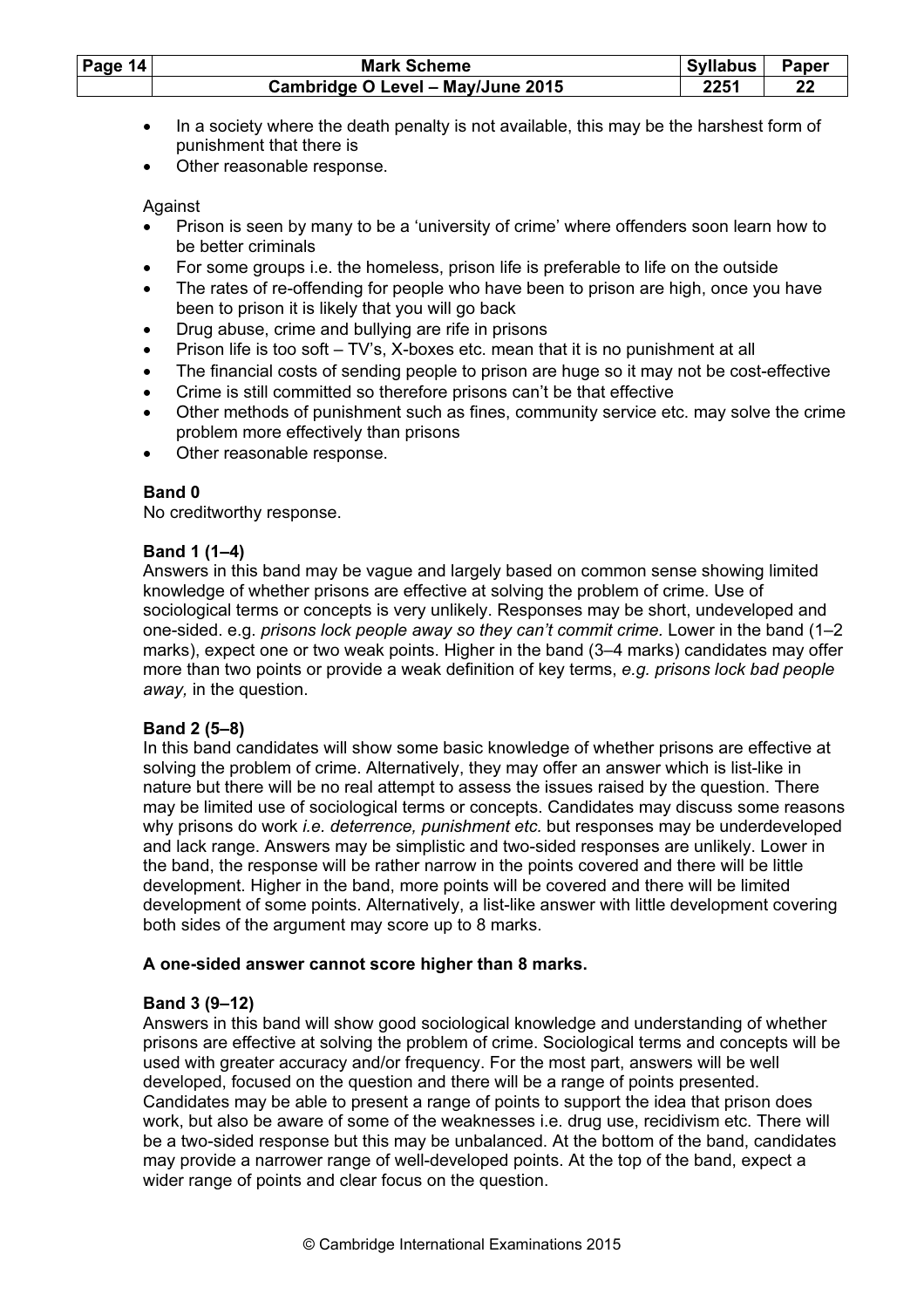| Page $15$ | <b>Mark Scheme</b>                | Syllabus | <b>Paper</b> |
|-----------|-----------------------------------|----------|--------------|
|           | Cambridge O Level - May/June 2015 | 2251     |              |

#### Band 4 (13–15)

Answers in this band will show excellent knowledge and understanding of whether prisons are effective at solving the problem of crime. There will be a strong grasp of the argument as well as accurate and frequent use of sociological terms and concepts. Answers will be well developed, clearly focused on the question and discuss a wide range of points. For example, candidates may say that as well as agreeing that prisons are necessary at controlling crime and do so in a number of different ways, there are also other ways of doing this i.e. death penalty, informal measures, socialisation etc. Responses will be two-sided and balanced. At the bottom of the band (13 marks), the answer may lack a specific conclusion. Higher in the band, there will be a clear attempt to offer an assessment of the 'To what extent…?' part of the question through a focused conclusion.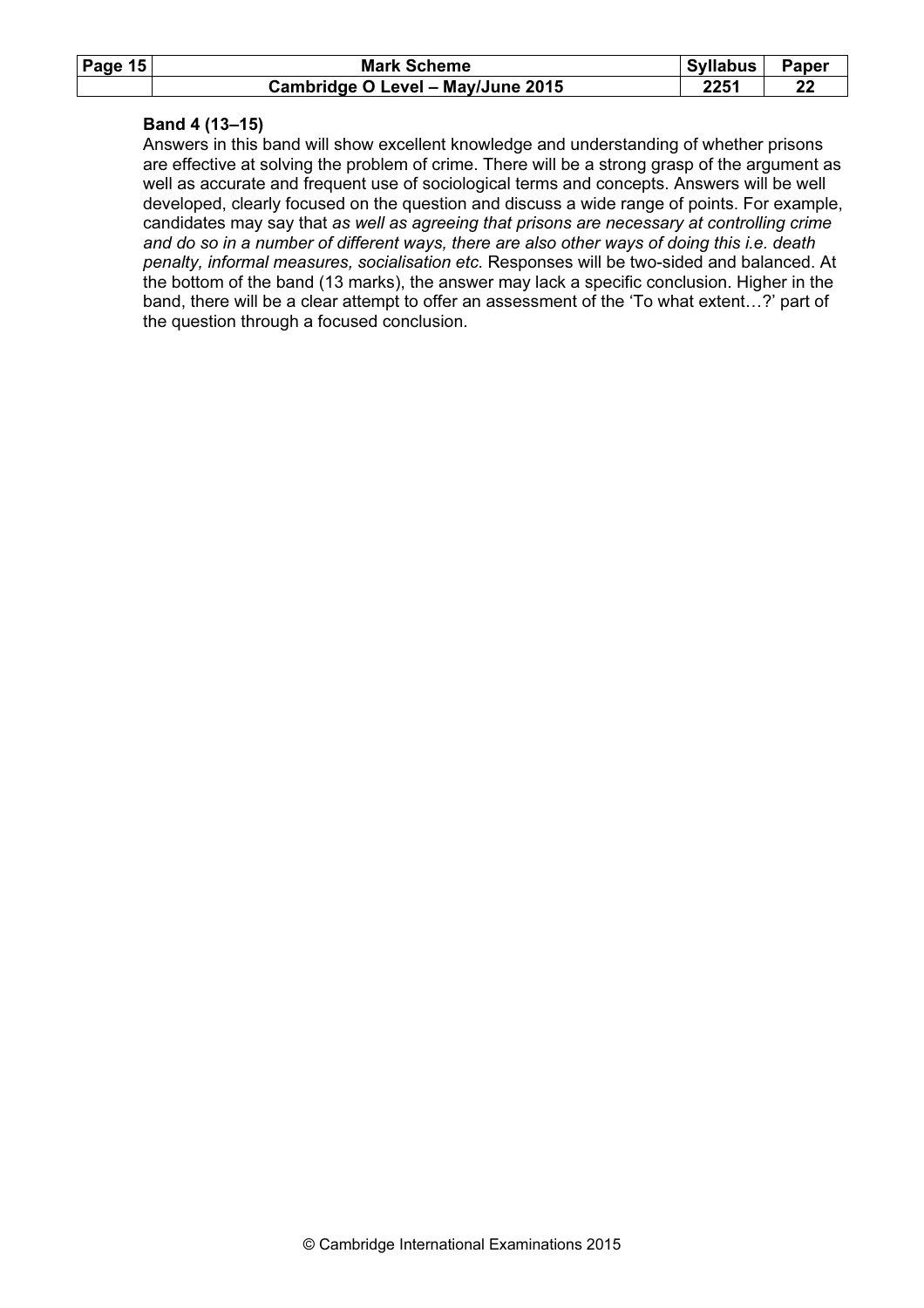| Page $16$ | <b>Mark Scheme</b>                | Syllabus | Paper |
|-----------|-----------------------------------|----------|-------|
|           | Cambridge O Level - May/June 2015 | 2251     | 22    |

## Section D: Media

#### 4 The media is an increasingly important agent of secondary socialisation in modern industrial societies. How social groups are represented in the media is therefore very important.

## (a) What is meant by the term 'secondary socialisation'? [2]

The process of learning the correct behaviour, norms and values in a society, reinforcing what is learnt in the primary stage. Normally thought to start from the age of approximately 5 years and to be a lifelong process.

One mark for partial definition. e.g. learning norms and values Two marks for clear definition, e.g. learning that takes place beyond the family, developing and reinforcing the basics learnt in the primary stage

## (b) Describe two stereotypes of men often seen in the media. [4]

Candidates will describe two stereotypes of men often seen in the media, they may describe traditional or more modern stereotypes, either are fine to credit.

Possible answers:

- Physical strength (e.g. muscly, action hero)
- Protector (e.g. hero, saviour)
- Provider (e.g. breadwinner)
- High status/professional (e.g. business man)
- Aggressive/violent (e.g. domestic abuser)
- In charge/dominant (e.g. the boss)
- Unemotional, not in touch with emotions (e.g. does not cry)
- Not bothered about appearance, (e.g. fashion or beauty)
- Gay men (e.g. camp)
- Metrosexual male (e.g. buys moisturiser)
- The hen-pecked husband (e.g. told what to do by his wife)
- House husband (e.g. stays home whilst the wife is the breadwinner)
- Other reasonable response.

One mark for each male stereotype correctly identified (up to a maximum of two). One mark for each point developed (up to a maximum of two).

## (c) Explain how working people class are represented in the media. [6]

Candidates need to demonstrate an understanding of the way social class affects media representations.

- May be presented in the context of 'trouble' i.e. strikers, rioters, criminals etc.
- As a community i.e. soap operas and traditional community values, 'togetherness'
- As welfare scroungers, jobless, lazy
- As uneducated and poorly qualified
- Males being employed in physical/manual work, females as housewives/low status and/or part time work
- Hard-working, loyal and honest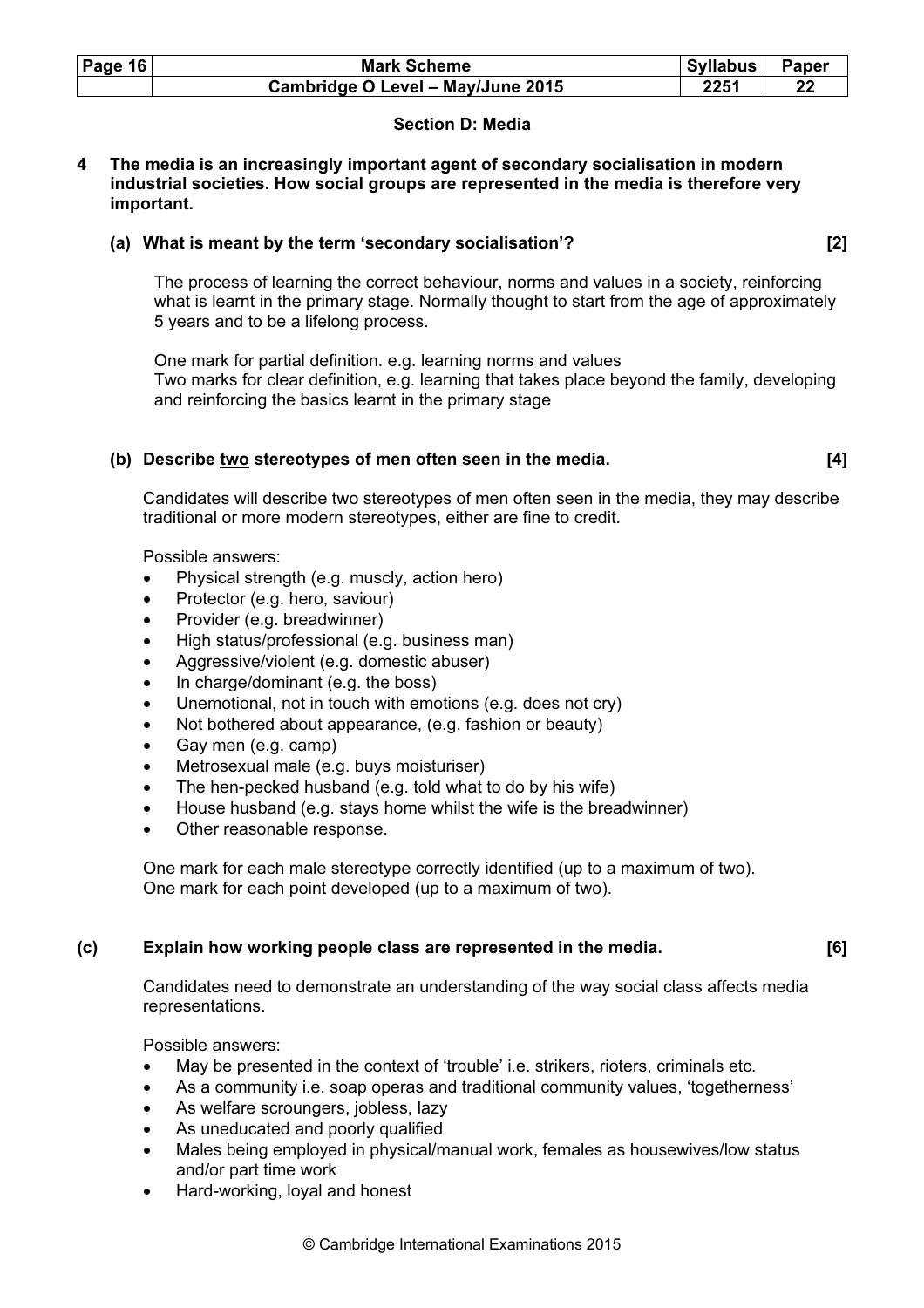| Page 17 | <b>Mark Scheme</b>                |      | Paper |
|---------|-----------------------------------|------|-------|
|         | Cambridge O Level - May/June 2015 | 2251 | ŋ.    |

- Stereotypical/limited/repetitious
- Invisibility (under representation of working class people in the media)
- Other reasonable response.

No creditworthy response.

## Band 1 (1–3)

Answers in this band will show only a limited awareness of how the lower social classes are represented in the media. Responses may be short and un/under developed. At the bottom of the band (1 mark), expect one weak point. Higher in the band (2–3 marks), candidates may offer more than one weak point, but there may be a tendency towards simplistic answers, engaging with sociological ideas without using sociological language, e.g. 'the working class are represented as trouble makers.'

## Band 2 (4–6)

A clear and accurate explanation showing good sociological knowledge and understanding of how the lower social classes are represented in the media. For example, recognising that there are different representations depending on the type/genre of media looked at – some being negative and some being positive but all, largely, being stereotyped. Sociological terms and concepts should be expected. At the bottom of the band, the range of points covered may be narrow or lack detail. Higher in the band, answers will cover more than one factor in a well-developed way or cover several factors in less detail.

 (d) Explain why the media are thought to be an important agency of socialisation. [8] Candidates should to show an awareness of the media as a secondary agent of socialisation and an informal agent of social control.

Possible answers:

- Increasing prominence in the Postmodern media saturated world
- Shows desirable norms, values and behaviour and demonises those seen to be undesirable
- Shows consequences for actions i.e. the good guy always wins
- Increase in social media and audience interactivity
- Access to all types of material in a variety of different formats
- Role models and stereotypes remain as important processes of socialisation
- Immediacy and instant access of the internet on a global scale
- Decline in the importance in many societies of other secondary agencies i.e. religion
- Models of media effects such as the hypodermic syringe demonstrate the power of the media e.g. children and violence/imitation
- Other reasonable response.

## Band 0

No creditworthy response.

## Band 1 (1–3)

Answers in this band will show only a limited awareness of why the media is thought to be an important agency of socialisation. Candidates may not understand what is meant by socialisation, perhaps confusing it with 'socialising'. Responses may be short and undeveloped. e.g. 'shows stereotypes' without justification/explanation. Sociological terms and concepts are unlikely to be used. At the bottom of the band (1 mark), expect one weak point. Higher in the band (2–3 marks), candidates may offer more than one weak point.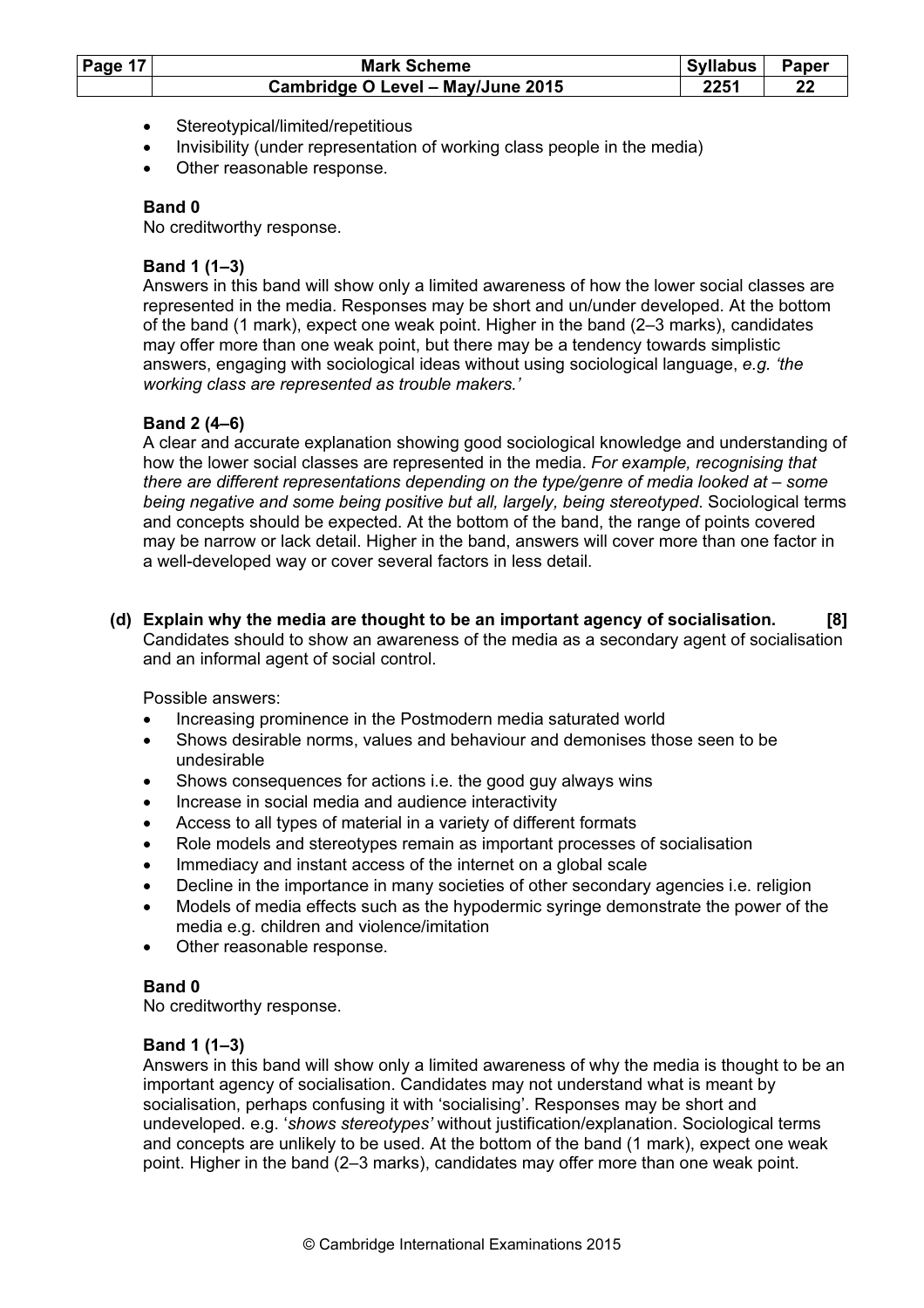| Page $18$ | <b>Mark Scheme</b>                | <b>Syllabus</b> | Paper |
|-----------|-----------------------------------|-----------------|-------|
|           | Cambridge O Level - May/June 2015 | 2251            | 22    |

## Band 2 (4–6)

Answers in this band will show basic sociological knowledge and understanding of why the media is thought to be an important agency of socialisation. Responses may be underdeveloped and lacking in range. Candidates may explain some of the ways the media can socialise people e.g. role models, reinforcing norms and values. At the bottom of the band, candidates are unlikely to use sociological terms and concepts accurately. Higher in the band, candidates may be beginning to use sociological terms and concepts with greater accuracy. However, some aspects of the answer may only be partially developed.

## Band 3 (7–8)

Answers in this band will show good sociological knowledge and understanding of why the media is thought to be an important agency of socialisation and will be well developed and explained. Sociological terms and concepts will be used accurately, overall. Answers will be well focused on the question and there will be a range of reasons presented. Candidates may explain the idea that the media's influence as an agency of socialisation is dependent on the age of the audience i.e. is particularly significant for young people. At the top of the band explanations will be clear throughout.

## (e) To what extent are patterns of media use determined by the age of the audience? [15]

Candidates will need to look at a range of different age groups in their response.

#### Possible answers:

For:

- Older age groups typically use less social media the digital divide
- Different types and genres of media are consumed by different age groups
- Ideas of popular/mass and high culture affecting and determining consumption
- Cost/access implications as linked to age i.e. internet/'pay-for' media services
- Newspapers as a good example of an age divide i.e. the tabloids (red tops) for younger people, the quality press more older age groups in the UK.
- Magazines chosen over newspapers by many younger age groups
- Internet used more by the younger generations
- Interactive media (i.e. UGC user generated content e.g blogs) more likely to be used by younger age groups
- Young people are more likely to visit the cinema than other age groups
- The amount of TV people watch typically goes up after the age of 50
- Young people increasingly watch short videos e.g. on social media rather than traditional films and TV programmes
- Other reasonable response.

## Against:

- Consumption and patterns of media use is more about gender than age
- Consumption and patterns of media us e is more about social class than age
- Consumption and patterns of media use is more about level of education than age
- Consumption and patterns of media use is more about ethnicity than age
- In the postmodern world, age is no longer relevant in determining what type of media is consumed – all about individual choice
- Many people of all ages in modern industrial societies have access to multi-media products as a norm
- Media usage is more likely to be determined by income than age
- Access to and availability of various types of media is probably more significant than age